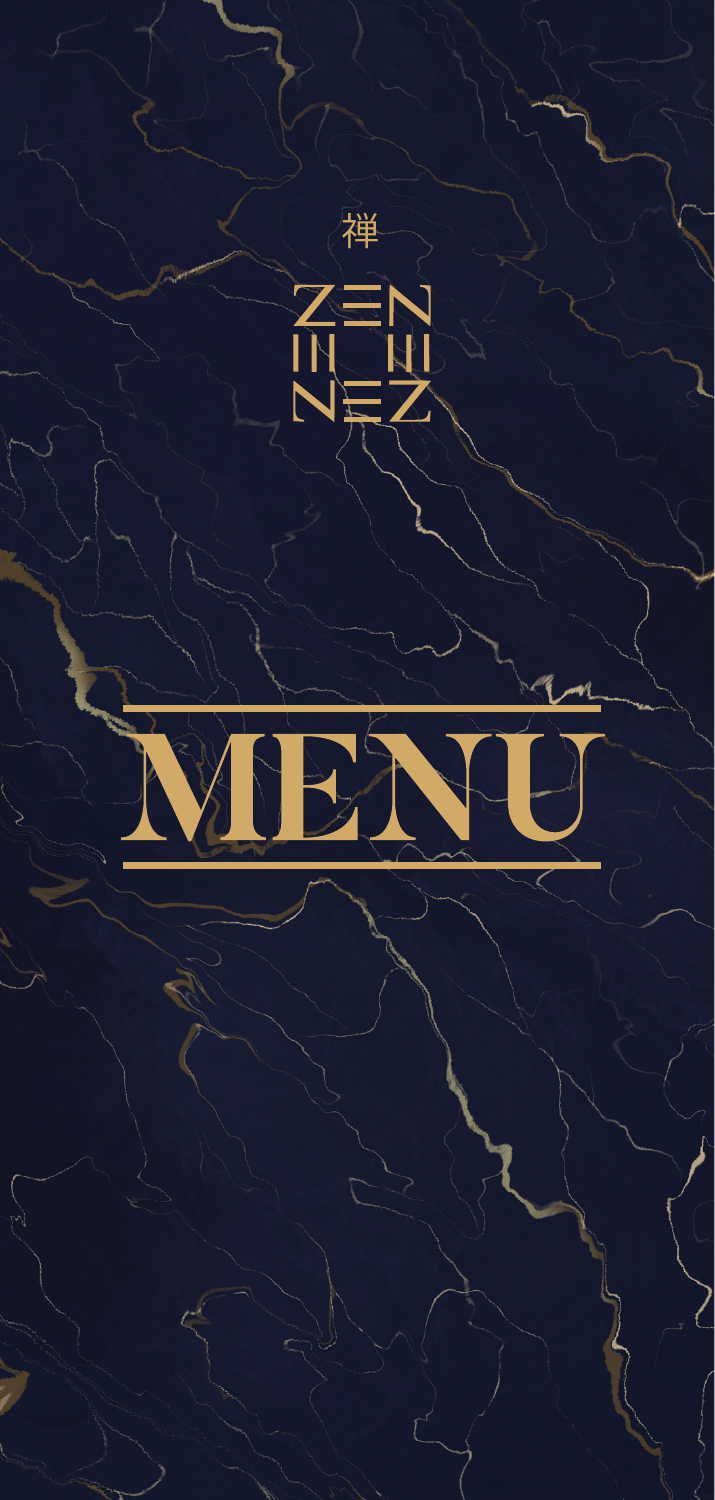# Tapas

| <b>Grilled Chicken Thigh</b>                                                                                                                                             | R <sub>125</sub> | <b>Crispy Calamari</b>                                                                                                                | R <sub>115</sub> |
|--------------------------------------------------------------------------------------------------------------------------------------------------------------------------|------------------|---------------------------------------------------------------------------------------------------------------------------------------|------------------|
| Cos Lettuce, Cucumber ribbons,<br>Celery Curls, Radish, Grana Padano,<br>Beetroot Pickled Onions, Roast<br>Garlic Aioli, Grilled Chicken Breast,<br>Paprika Crispy Shard |                  | Garlic, Fresh Coriander, Lemon<br>Marinated Calamari, Dusted Cajun<br>Flour, Deep Fried, Lime & Burnt<br>Garlic Aioli                 |                  |
| Smoked Teriyaki Salmon                                                                                                                                                   | R <sub>175</sub> | <b>Creamy Mussels</b>                                                                                                                 | R <sub>125</sub> |
| Teriyaki Marinated Smoked Salmon,<br>Marinated Cucumber, Baby Spinach,<br>Garlic & Herb Croutons, Radish,<br>Teriyaki & Ginger Dressing, Toasted<br><b>Sesame Seeds</b>  |                  | Creamy Garlic, Shallots, Lemon<br>Sauce, Mussels, Grilled Herb<br>Ciabatta                                                            |                  |
| Vegan Salad                                                                                                                                                              | R <sub>175</sub> | <b>Mushroom Kebabs</b>                                                                                                                | <b>R120</b>      |
| Grilled baby gem lettuce, marinated<br>rosa tomatoes, grilled zucchini,<br>chickpea, garlic roasted new<br>potatoes, citrus emulsion                                     |                  | Con(t Shitake Mushrooms,<br><b>Marinated Button &amp; Porcini</b><br>Mushrooms, Peppers, Grilled Over<br>Fire, Olive & Lemon Emulsion |                  |
| <b>Mignonette Oysters</b>                                                                                                                                                | R40              | Grilled Peri – Peri Prawn                                                                                                             | <b>R175</b>      |
| Red Wine Vinegar, Shallots &<br><b>Cracked Black Pepper</b>                                                                                                              | *EACH            | Marinated Peri - Peri Prawns, Fresh<br><b>Coriander, Reduced Spiced Prawn</b><br>Sauce                                                |                  |
| Oysters                                                                                                                                                                  | R35<br>*EACH     | <b>Smoked BBQ Pork Ribs</b>                                                                                                           | R <sub>155</sub> |
| Red Wine Vinegar, Shallots &<br><b>Cracked Black Pepper</b>                                                                                                              |                  | Cajun Spiced Onion Rings, BBQ Jus                                                                                                     |                  |
| <b>Ostrich Carpaccio</b>                                                                                                                                                 | R165             | <b>Beef Fillet Medallions</b>                                                                                                         | R <sub>245</sub> |
| Lightly Smoked Ostrich, Con(t Heirloom<br>Tomatoes, Grana-Padano, Wild Rocket,<br>Burnt Jalapeno & Garlic Aioli, Pickled<br>Turmeric Baby Onions, Parmesan &             |                  | Roasted red pepper puree, garlic<br>and truf)e brown mushroom,<br>pommes puree                                                        |                  |
| <b>Phyllo Shard</b>                                                                                                                                                      |                  | Wagyu Bao Bun                                                                                                                         | R <sub>295</sub> |
| Tuna Tataki                                                                                                                                                              | R175             | Grilled wagyu ribeye, spiced sesame<br>and soy slaw, grilled bao bun                                                                  |                  |
| Herb & Sesame Coated Tuna,<br>Coriander & Corn Salsa, Grilled                                                                                                            |                  |                                                                                                                                       |                  |
| Corn Puree, Sesame Tuile, Sesame<br>& Soy Dressing                                                                                                                       |                  | Shitakii and Tofu Bao Bun                                                                                                             | R <sub>295</sub> |
|                                                                                                                                                                          |                  | Grilled marinated shitakii mushrooms, red<br>cabbage slaw, soy emulsion, grilled tofu                                                 |                  |
| Prawn Slider                                                                                                                                                             | R135             | <b>Triple Cooked Truffle Fries R95</b>                                                                                                |                  |
| Lime & Lemon Tempura Prawn, Soft<br>Garlic Brioche Bun, Smoked Garlic<br>Aioli, Tomato Chutney, Micro Greens                                                             |                  | Three times cooked and finished off with truffle                                                                                      |                  |
|                                                                                                                                                                          |                  | <b>Zen Fries</b>                                                                                                                      | R45              |
|                                                                                                                                                                          |                  | Traditional fries with garlic<br>and herbs                                                                                            |                  |
|                                                                                                                                                                          |                  |                                                                                                                                       |                  |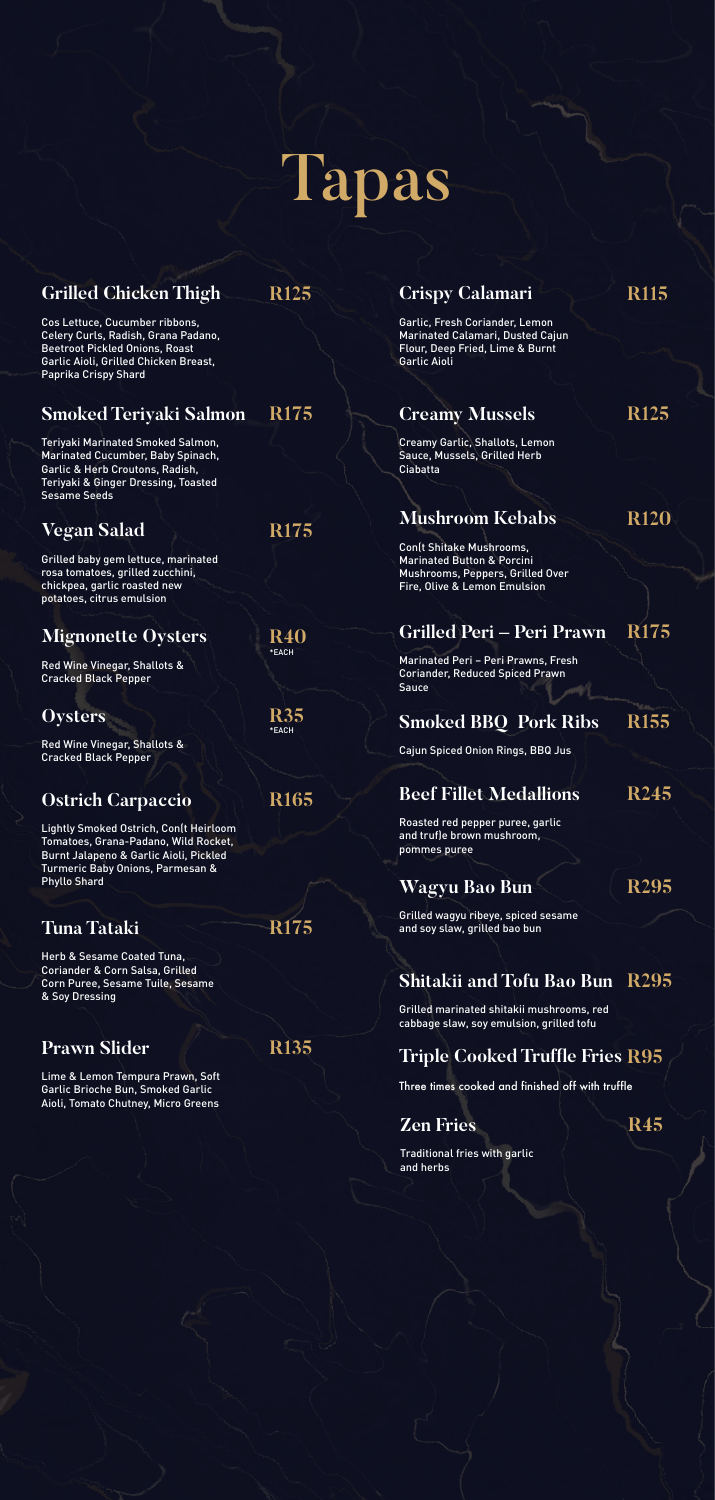### Dessert

#### **Milktart R95**

Milktart, smoked cinnamon glaze, Milk Sorbet quenelle

#### **Berry Sorbet R65**

Spiced sugar syrup-soaked grilled strawberries

#### **Chocolate Brownie & Ice Cream R175**

Light chocolate brownie slice, vanilla bean ice cream and salted caramel sauce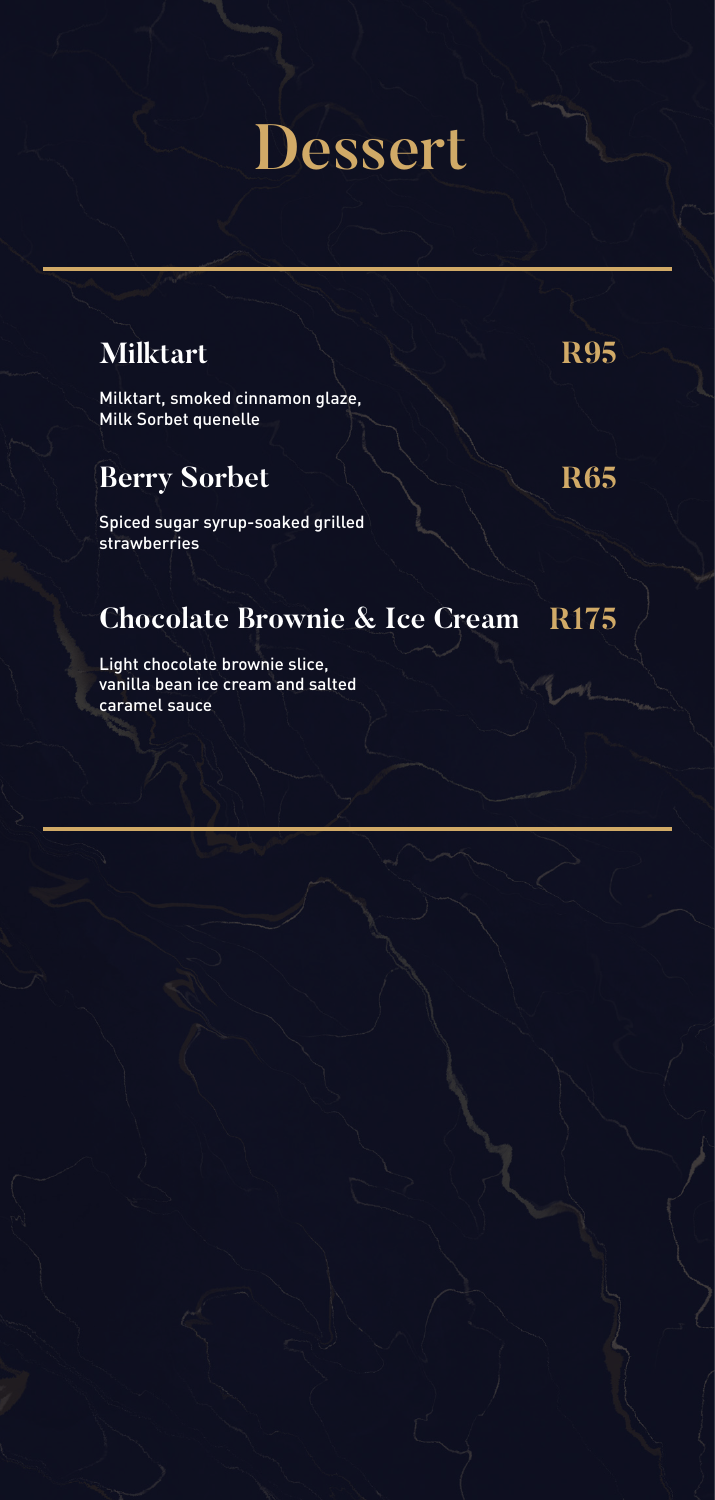## Drinks

### **Whiskey & Bourbon Vodka & Gin**

| Aberlour 16yr                      | <b>R4500</b>                           | <b>Absolut Vodka</b>            | R33 / R1,000                          |
|------------------------------------|----------------------------------------|---------------------------------|---------------------------------------|
| Aberlour 12yr                      | R78/R2,300                             | <b>Absolut Vodka Watermelon</b> | R33 / R1,000                          |
| Aberlour 16yr                      | <b>R4500</b>                           | <b>Absolut Vodka Elyx</b>       | R50 / R1,500                          |
| <b>Chivas Regal 12yrs</b>          | R <sub>40</sub> / R <sub>1</sub> ,200  | <b>Beefeater London Dry Gin</b> | R33 / R1,000                          |
| Chivas XV                          | R <sub>1</sub> .650                    | <b>Beefeater Pink</b>           | R33 / R1,000                          |
| <b>Chivas EXTRA</b>                | R <sub>45</sub> / R <sub>1</sub> , 350 | <b>Beefeater Blood Orange</b>   | R <sub>45</sub> / R <sub>1</sub> ,350 |
| Chivas 18yr                        | R90/R2,700                             | <b>Bombay Saphire</b>           | R34 / R1,050                          |
| <b>Glenlivet 12YO</b>              | R60 / R1.800                           | <b>Ciroc</b>                    | R <sub>45</sub> / R <sub>1</sub> ,350 |
| <b>Glenlivet</b>                   | R45 / R1,350                           | Grey goose                      | R <sub>48</sub> / R <sub>1</sub> ,440 |
| <b>Founder's Reserve</b>           |                                        | <b>Inverroche Classic</b>       | R <sub>45</sub> / R <sub>1</sub> ,350 |
| <b>Glenlivet 15YO</b>              | R90 / R2.700                           | <b>Inverroche Amber</b>         | R45 / R1,350                          |
|                                    |                                        | <b>Inverroche Verdant</b>       | R <sub>45</sub> / R <sub>1</sub> ,350 |
| <b>Glenlivet 18YO</b>              | <b>R4.500</b>                          | <b>Inverroche Coco Capensis</b> | R45 / R1,350                          |
| <b>Glenfiddich 12 Year</b>         | R55 / R1,650                           | Ki No Bi Gin                    | R63 / R1,890                          |
| <b>Glenfiddich 15 Year</b>         | R95 / R2,850                           | <b>Malfy Con Limone</b>         | R42 / R1,275                          |
| Nikka                              | R <sub>110</sub> / R <sub>3</sub> ,300 | <b>Malfy Gin Rosa</b>           | R42 / R1,275                          |
| Hibiki                             | R <sub>200</sub> / R <sub>6</sub> ,000 | Malfy Gin Con Arancia           | R42 / R1,275                          |
| Jameson                            | R38 / R1,140                           | <b>Malfy Gin Con Originale</b>  | R42 / R1,275                          |
| <b>Jameson Select Reserve</b>      | R <sub>45</sub> / R <sub>1</sub> ,350  | <b>SKYY Blue</b>                | R33 / R1,000                          |
|                                    |                                        | <b>Tanqueray</b>                | <b>R25/R750</b>                       |
| <b>Jameson Caskmates Stout</b>     | R35 / R1,050                           | <b>Tanqueray 10</b>             | R42 / R1,260                          |
| <b>Jameson Caskmates IPA</b>       | R35 / R1.050                           |                                 |                                       |
| Jameson 18YO                       | <b>R4.500</b>                          |                                 |                                       |
| <b>Johnnie Walker Black</b>        | R <sub>45</sub> / R <sub>1</sub> ,350  |                                 |                                       |
| <b>Johnnie Walker Gold Reserve</b> | R85 / R2,550                           |                                 |                                       |
| Johnnie Walker Blue Label          | R <sub>265</sub> / R <sub>7</sub> ,950 |                                 |                                       |
| Monkey 47                          | R95 / R2 850                           |                                 |                                       |

| <b>R4500</b>        | Absolut Vodka                   | R33 / R1,000                          |
|---------------------|---------------------------------|---------------------------------------|
| R78/R2,300          | Absolut Vodka Watermelon        | R33 / R1,000                          |
| <b>R4500</b>        | <b>Absolut Vodka Elyx</b>       | R50 / R1,500                          |
| R40 / R1,200        | Beefeater London Dry Gin        | R33 / R1,000                          |
| R <sub>1</sub> ,650 | <b>Beefeater Pink</b>           | R33 / R1,000                          |
| R45 / R1,350        | <b>Beefeater Blood Orange</b>   | R <sub>45</sub> / R <sub>1</sub> ,350 |
| R90 / R2,700        | <b>Bombay Saphire</b>           | R34 / R1,050                          |
| R60 / R1,800        | Ciroc                           | R <sub>45</sub> / R <sub>1</sub> ,350 |
| R45 / R1,350        | Grey goose                      | R48 / R1,440                          |
|                     | <b>Inverroche Classic</b>       | R <sub>45</sub> / R <sub>1</sub> ,350 |
| R90 / R2,700        | <b>Inverroche Amber</b>         | R <sub>45</sub> / R <sub>1</sub> ,350 |
|                     | <b>Inverroche Verdant</b>       | R45 / R1,350                          |
| R4,500              | <b>Inverroche Coco Capensis</b> | R <sub>45</sub> / R <sub>1</sub> ,350 |
| R55 / R1,650        | Ki No Bi Gin                    | R63 / R1.890                          |
| R95 / R2,850        | <b>Malfy Con Limone</b>         | R <sub>42</sub> / R <sub>1</sub> ,275 |
| R110 / R3,300       | <b>Malfy Gin Rosa</b>           | R42 / R1,275                          |
| R200 / R6,000       | <b>Malfy Gin Con Arancia</b>    | R42 / R1,275                          |
| R38 / R1,140        | <b>Malfy Gin Con Originale</b>  | R42 / R1,275                          |
|                     | <b>SKYY Blue</b>                | R33 / R1,000                          |
| R45 / R1,350        | <b>Tanqueray</b>                | R <sub>25</sub> / R <sub>750</sub>    |
| R35 / R1,050        | <b>Tanqueray 10</b>             | R42 / R1,260                          |
|                     |                                 |                                       |

### **Brandy, Rum & Cognac**

| <b>Martell VS</b>              | R50 / R1.500                           |
|--------------------------------|----------------------------------------|
| <b>Martell VSOP Red Barrel</b> | R <sub>2</sub> .400                    |
| Martell XO                     | R <sub>250</sub> / R <sub>7</sub> ,500 |
| <b>Malibu Rum</b>              | R <sub>20</sub> / R <sub>600</sub>     |
| <b>Red Heart Rum</b>           | <b>R20 / R600</b>                      |
| Havana Club 3YO                | R90 / R600                             |
| Bacardi Carta Blanca           | R <sub>35</sub> / R <sub>1050</sub>    |
| Bacardi Carta Negra Black      | R <sub>35</sub> / R <sub>1050</sub>    |
| <b>Hennessy VS</b>             | <b>R50 / R1500</b>                     |
| <b>Hennessy VSOP</b>           | <b>R80 / R2400</b>                     |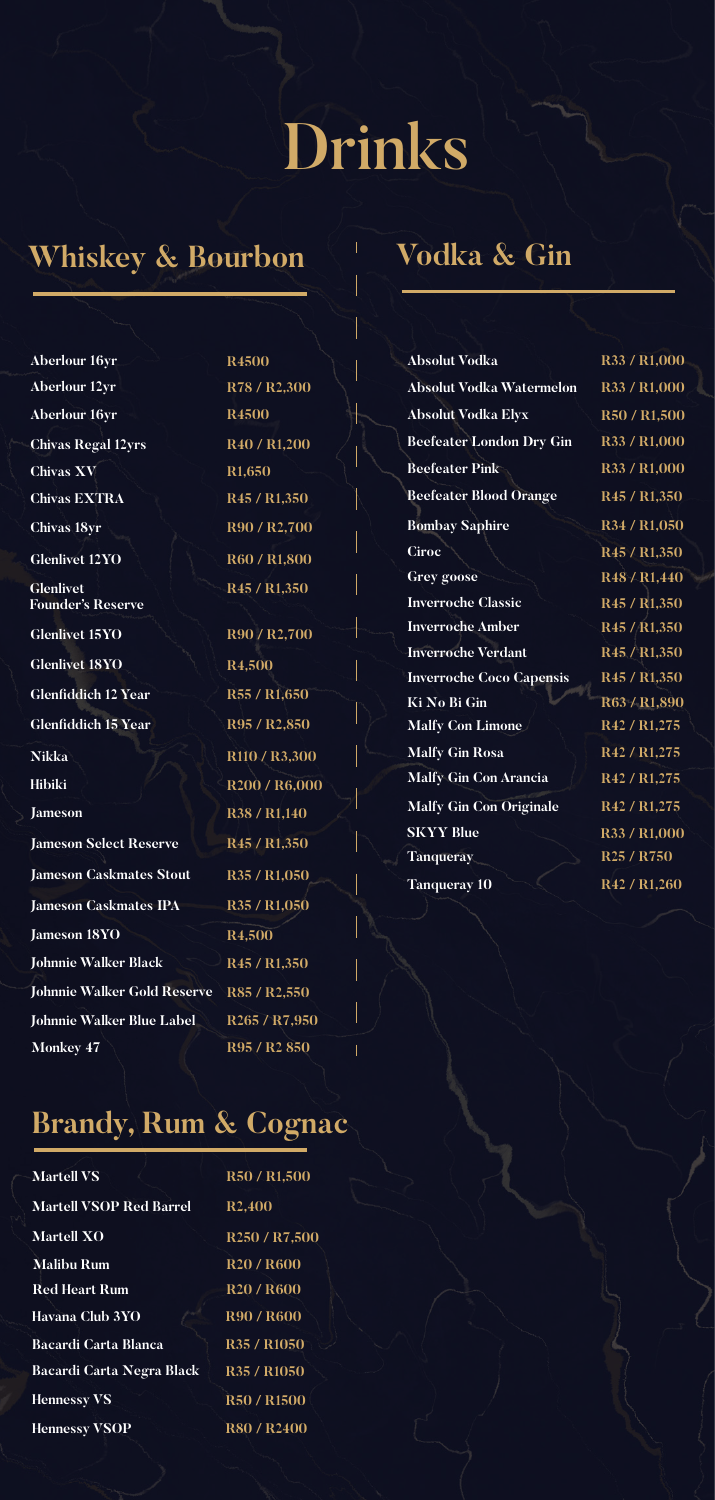## Drinks

#### **Champagne**

| <b>LUC BELAIRE LUXE</b>            | R <sub>1</sub> .500 |
|------------------------------------|---------------------|
| <b>LUC BELAIRE ROSE</b>            | R1,500              |
| <b>LUC BELAIRE BRUT</b>            | R <sub>1.500</sub>  |
| <b>GH Mumm Olympe Rose</b>         | R <sub>1</sub> ,630 |
| <b>GH Mumm Grand Cordon</b>        | R <sub>1</sub> .675 |
| <b>GH Mumm Olympe Demi Sec</b>     | <b>R1.700</b>       |
| Moët & Chandon Impérial            | R <sub>2</sub> .100 |
| Moet & Chandon Nectar              | <b>R1.800</b>       |
| <b>Veuve Clicquot Yellow Label</b> | R <sub>1.900</sub>  |
| <b>Veuve Clicquot Rich</b>         | R <sub>2</sub> .850 |

### **Tequila**

| <b>Clase Azul</b>          | R320 / R9.500                         |
|----------------------------|---------------------------------------|
| Don Julio                  | R70 / R2,300                          |
| <b>El Jimador Reposado</b> | <b>R30 / R950</b>                     |
| <b>Olmeca Altos Blanco</b> | R <sub>40</sub> / R <sub>1</sub> ,200 |
| Olmeca Altos Reposado      | R <sub>40</sub> / R <sub>1</sub> ,200 |
| Patron reposado            | R50 / R1,500                          |
| <b>Los Lo Cos</b>          | R60 / R1,800                          |

#### **Liqueurs & Aperitifs**

| Jagermeister          |
|-----------------------|
| Kahlua                |
| <b>Ricard</b>         |
| Peppermint Liqueur    |
| <b>Creme de Casis</b> |

**Kahlua R30 / R900 Ricard R23 / R690 R20 / R600 Creme de Casis R20 / R600 Jagermeister R38 / R1,140**

#### **Beers & Ciders**

| <b>Castle Lite</b> | <b>R36</b> |
|--------------------|------------|
| Corona             | <b>R45</b> |
| Heineken           | <b>R45</b> |
| <b>Savanna</b>     | <b>R45</b> |
| Windhoek           | <b>R40</b> |

#### **Hot Beverages**

| Americano       | <b>R26</b> |
|-----------------|------------|
| Cappuccino      | <b>R28</b> |
| <b>Espresso</b> | <b>R22</b> |
| Double Espresso | <b>R17</b> |

### **Cold beverages**

| <b>Coke</b>               | <b>R28</b> |
|---------------------------|------------|
| <b>Coke Zero</b>          | <b>R28</b> |
| Cranberry juice           | <b>R28</b> |
| <b>Appletiser</b>         | <b>R33</b> |
| <b>Ginger Ale</b>         | <b>R28</b> |
| <b>Grapetiser</b>         | <b>R33</b> |
| Lemonade                  | <b>R28</b> |
| <b>Red Bull</b>           | <b>R50</b> |
| <b>Redbull Sugar-free</b> | <b>R50</b> |
| Soda Water                | <b>R28</b> |
| <b>Sparkling water</b>    | <b>R26</b> |
| <b>Sprite</b>             | <b>R28</b> |
| <b>Sprite Zero</b>        | <b>R28</b> |
| <b>Still water</b>        | <b>R26</b> |
| Tonic                     | <b>R28</b> |
|                           |            |